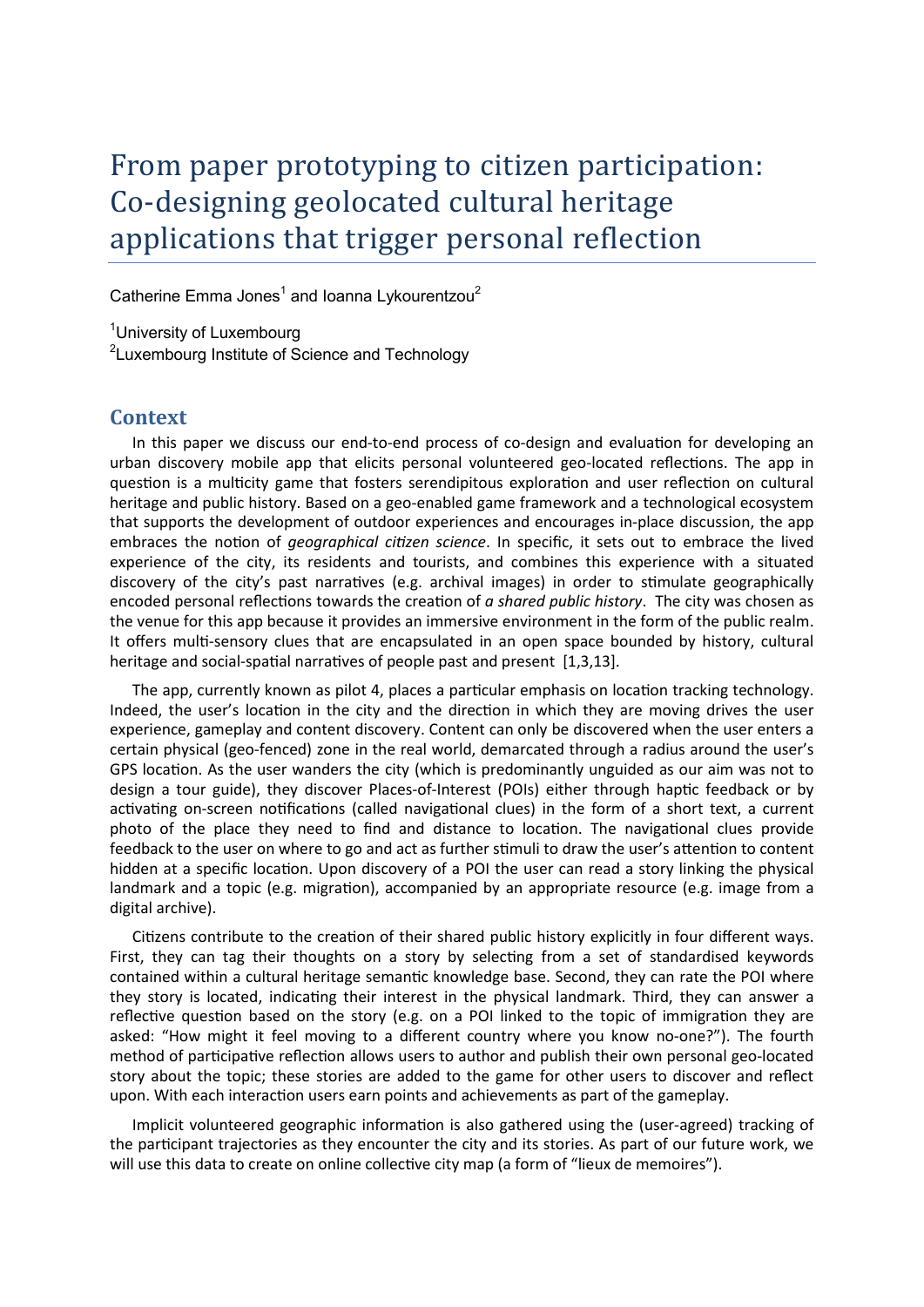



To accompany the main app described above, the Pilot 4 ecosystem has two companion apps. The first is a Moderator app, which provides crowdsourced or expert moderation of the content generated by the users of the main app (comments, reflections and stories) to avoid the presence of hate speech and/or potentially offensive language. The second is the Web interface: a user-friendly authoring tool that enables non-technically savvy users (like city or museum curators) to add and edit geo-located content on the city map. Specifically, through this tool, users can effortlessly create POIs and attach narrative stories and historical material (e.g. archival photographs) to them. The POIs and stories that are added can be activated through this web interface and then they will appear directly in the main pilot 4 mobile app. Together the three tools (main mobile app, moderator app, and web authoring tool) provide a seamless new way of disseminating and interacting with digital objects in a manner that removes the bounds of the traditional constructed environment of the classroom or the museum and moves discovery and reflection embodied within lived experience of the city.

### **Design and development process**

The success of designing any participatory geo-located game requires not simply a focus on the navigation aspects of the app (which has often been the case in the past [5]). Rather, it is necessary to strike a balance between content, use, usability and experience in order to encourage technology (in this case app) adoption driven and nurtured by a sense of perceived value. For the development of Pilot 4 we used a range of user design and development strategies to help ensure the best possible solution was developed.

**Board game prototyping phase.** Once the original idea for the App was conceptualised, we used a method of paper prototyping [4] that put the participant at the heart of the collaborative design and requirements gathering process [12] to increase the chances of the App being successful and usable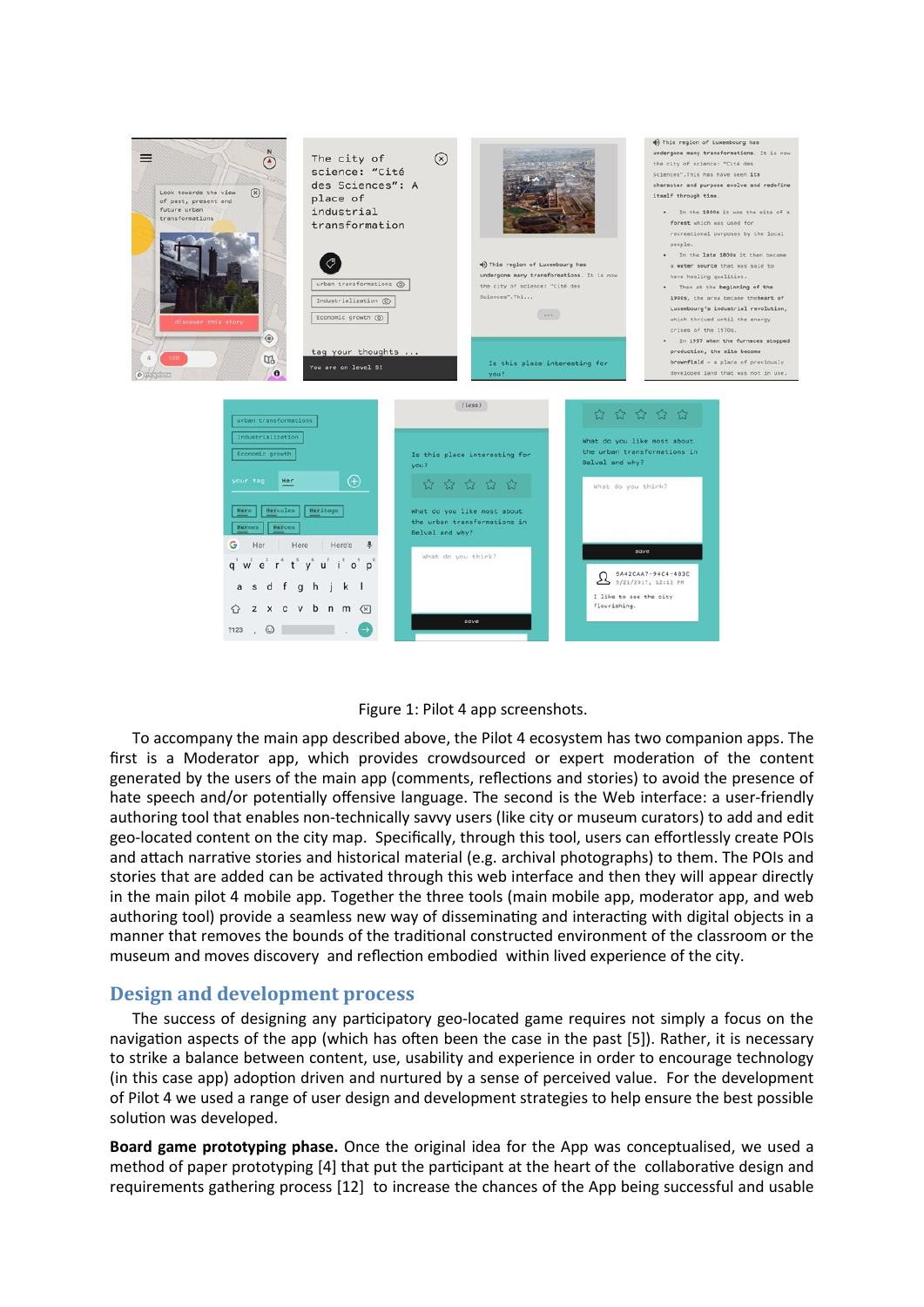[8–11]. We started with a basic user scenario that outlined the app from the perspective of the user experience. With this initial scenario, we turned the experience into a board game that could be used as a co-design tool. The paper map-based board game simulated being in the city and used a throw of the die to reproduce movement. We used this method as a tool to explore: i) how players interacted with the content that would accompany the POIs, ii) if they were willing to contribute reflections and iii) if they would share their own stories (see figure 2). We made three play tests on the board game inviting a total of 16 volunteer players (14 of whom were unique and who were employed in the same institute as one of the authors). The final form of the game from the content design and localisation was described as a case study paper in CHI 2017 conference [6].



Figure 2:From left to right: (1) Board game play test (2) Welcome day field test (3) controlled experiment with students

Overall, the use of the board game to co-design requirements enabled us to identify and describe the core game design concepts (game goals, loops and rewards), as well as to evaluate content and refine reflective questions. Feedback from debriefing sessions, analysis of questionnaires and observations made during the play sessions provided us with a set of co-designed requirements from which we could build paper-based wireframes.

**Iterative mobile app development phase**. With the wireframes designed we moved on to the development of a technology prototype prioritising the development of a minimum set of bare bone features that would give us a viable mobile app product. For the process of technology prototyping we worked in two week cycles where the core pilot 4 team to bug hunt and iteratively feed-back on the development of the App and its review its content. Within this process we periodically worked with individual volunteers who were not directly part of the project but loosely connected to the team; this provided a pragmatic solution to refine the app based on their feedback.

**Experimental phase with beta mobile app version.** Once we had a more refined beta version of the App we began field experiments followed by three controlled experiments with volunteer participants.

- *Field experiments.* The first field experiment took place at the university Welcome, where we invited new students to come and experience the app. This playtest highlighted a serious usability issue. Only two volunteers were found to interact with more than one story, as users found it too difficult to activate content. Thus, users never ever made it to the point where they could use the app to reflect. Following this result, we undertook a significant redesign of the navigation and discovery of content screens. The second field test took place during an after work social event. From this test we observed the need to provide access to content for different types of learning preferences, as some people just did not want to read while walking in the city.
- *Controlled experiments.* The three controlled experiments were conducted using the same improved version of the app with different groups of volunteers (cultural heritage stakeholders, students and participants in a winter school on the topic of geo-located mobile experiences). Their results, leading the way to new research questions are detailed next.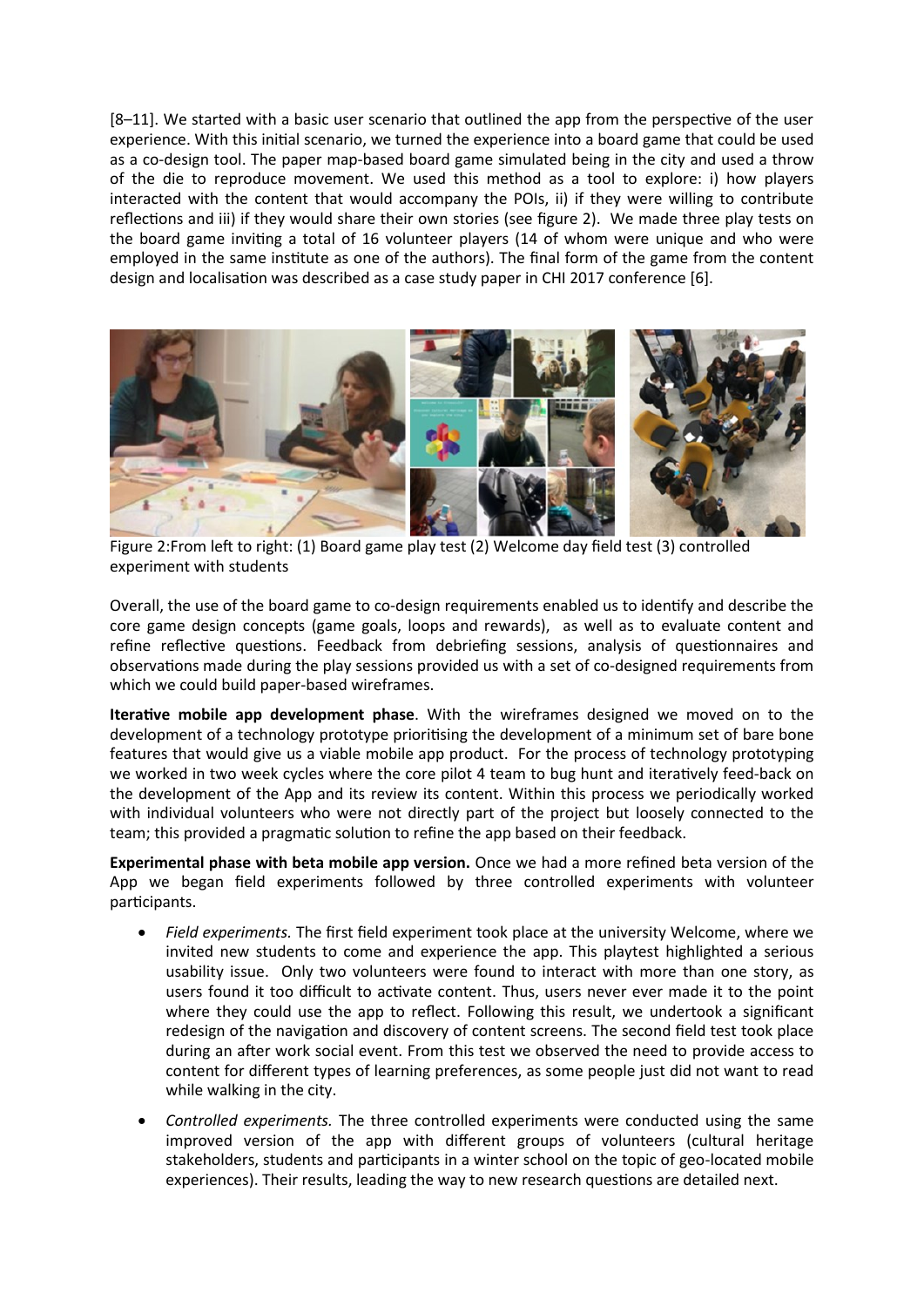## **Lessons learnt and what next?**

By qualitatively examining the results of the controlled experiments from the post-test questionnaires, as well as by exploring the contributions shared by the volunteers we were able gain more understanding across a number of themes which we believe will aid the design of future apps that are interested in place-based exploration or situated historical reflection. We gathered insights about (1) the user response and their attitudes towards the app (2) the perceived value the user placed in the App and (3) the likelihood of a user adopt the technology in the future. All of these observations can be used to identify a typology of the mobile city-app user, ranging from the cynic to the enthusiast which provides a more ground understanding of the user and help progress the development design and best practice of tools. Another remark which could spark interesting new research was the inherent bias that we witnessed in user comments, stemming from the sentimental distance between the subject (i.e. the volunteer app user) and the pilot team, as well as from the motivations for volunteering. We observed different user responses according on distance of the social connections which might indicate a degree of reciprocity to the responses. We foresee running future experiments that will allow us to delve more deeply into these aspects of use, user and usability to better understand the nature of the user response, the expectations and viewpoint on the perceived value and social reciprocity that underpin the design processes.

# **Acknowledgments**

This work has been funded by the European Union's H2020 programme under grant agreement no. 693150. We would like to extend our thanks to all our volunteer players for their valuable feedback. It is greatly appreciated. The Pilot 4 team also included Stathis Theodosis and Louis Deladiennee (Developers), Antonios Liapis (Game designer) and Daniele Guido (Designer).

### **References**

- [1] Mags Adams and Simon Guy. 2007. Senses and the city. *Senses Soc.* 2, 2 (2007), 133–136.
- [2] Tim Althoff, Ryen W White, and Eric Horvitz. 2016. Influence of Pokémon Go on Physical Activity: Study and Implications. *J. Med. Internet Res.* 18, 12 (December 2016). DOI:https://doi.org/10.2196/jmir.6759
- [3] Oswald Devisch, Alenka Poplin, and Simona Sofronie. 2016. The Gamification of Civic Participation: Two Experiments in Improving the Skills of Citizens to Reflect Collectively on Spatial Issues. *J. Urban Technol.* 23, 2 (April 2016), 81–102. DOI:https://doi.org/10.1080/10630732.2015.1102419
- [4] Pelle Ehn. 1991. Cardboard Computers: Mocking-it-up or Hands-on the Future. *Des. Work* (1991), 169– 195.
- [5] Anton Gustafsson, John Bichard, Liselott Brunnberg, Oskar Juhlin, and Marco Combetto. 2006. Believable Environments: Generating Interactive Storytelling in Vast Location-based Pervasive Games. In *Proceedings of the 2006 ACM SIGCHI International Conference on Advances in Computer Entertainment Technology* (ACE '06). DOI:https://doi.org/10.1145/1178823.1178852
- [6] Catherine Emma Jones, Antonios Liapis, Ioanna Lykourentzou, and Daniele Guido. 2017. Board Game Prototyping to Co-Design a Better Location-Based Digital Game. In *Proceedings of the 2017 CHI Conference Extended Abstracts on Human Factors in Computing Systems*, 1055–1064.
- [7] Pavel Karpashevich, Eva Hornecker, Nana Kesewaa Dankwa, Mohamed Hanafy, and Julian Fietkau. 2016. Blurring Boundaries Between Everyday Life and Pervasive Gaming: An Interview Study of Ingress. In *Proceedings of the 15th International Conference on Mobile and Ubiquitous Multimedia* (MUM '16), 217– 228. DOI:https://doi.org/10.1145/3012709.3012716
- [8] Jakob Nielsen. 1999. *Designing Web Usability: The Practice of Simplicity*. New Riders Publishing, Thousand Oaks, CA, USA.
- [9] Robert E. Roth, Kevin S. Ross, and Alan M. MacEachren. 2015. User-Centered Design for Interactive Maps: A Case Study in Crime Analysis. *ISPRS Int. J. Geo-Inf.* 4, 1 (February 2015), 262–301. DOI:https://doi.org/10.3390/ijgi4010262
- [10] Stephen A. R. Scrivener, Linden J. Ball, and Andree Woodcock. 2012. *Collaborative Design: Proceedings of CoDesigning 2000*. Springer Science & Business Media.